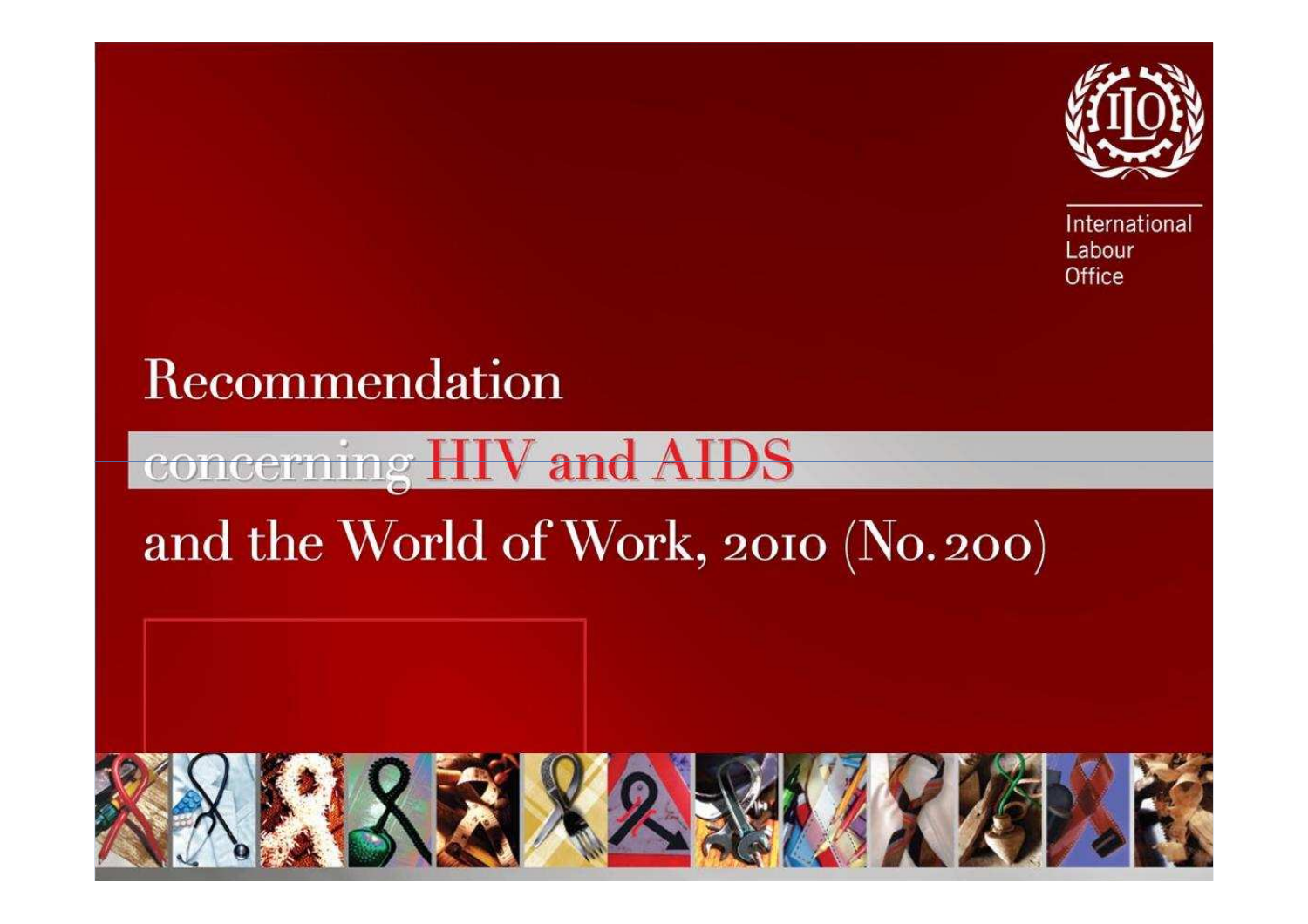#### *The HIV and AIDS Recommendation*



 *Is the first international labour standard on HIV and AIDS and the world of work*

 *Reflects the principle of universal access to prevention, treatment, care and support services*

 *Highlights the important role of the Joint UN Programme on HIV and AIDS (UNAIDS) and its co-sponsors in the global HIV response sponsors global* 

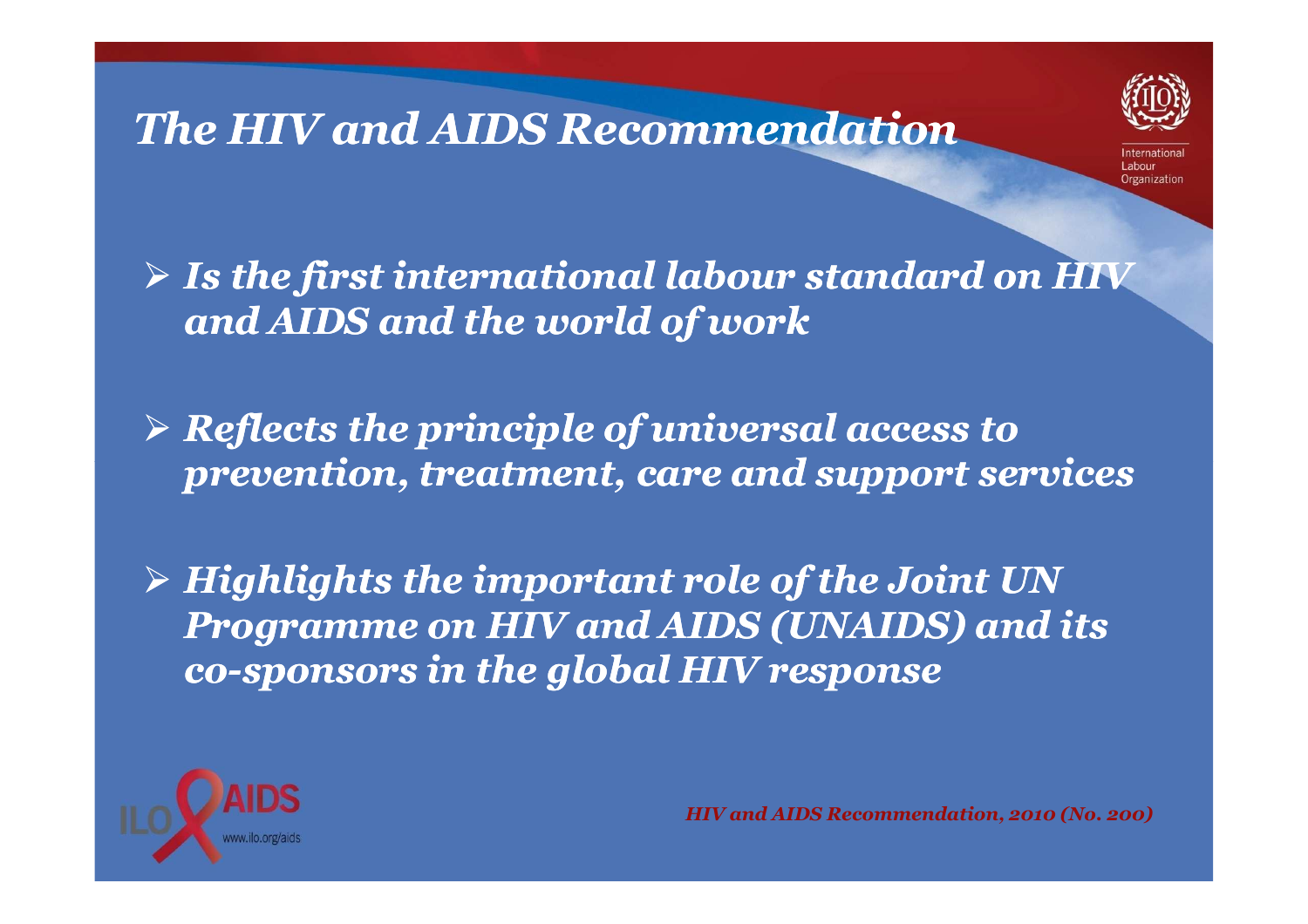#### *The Preamble*



 *Recognizes that HIV and AIDS have a serious impact on society and economies and on the world of work, affecting employers and workers in all economic sectors and undermining the attainment of decent work and sustainable development*

 *Recalls the value of the ILO code of practice on HIV/AIDS and the world of work (2001) and the need to strengthen its impact* 

 *Calls for continued and enhanced international cooperation in the framework of the UNAIDS Programme to give effect to its provisions*

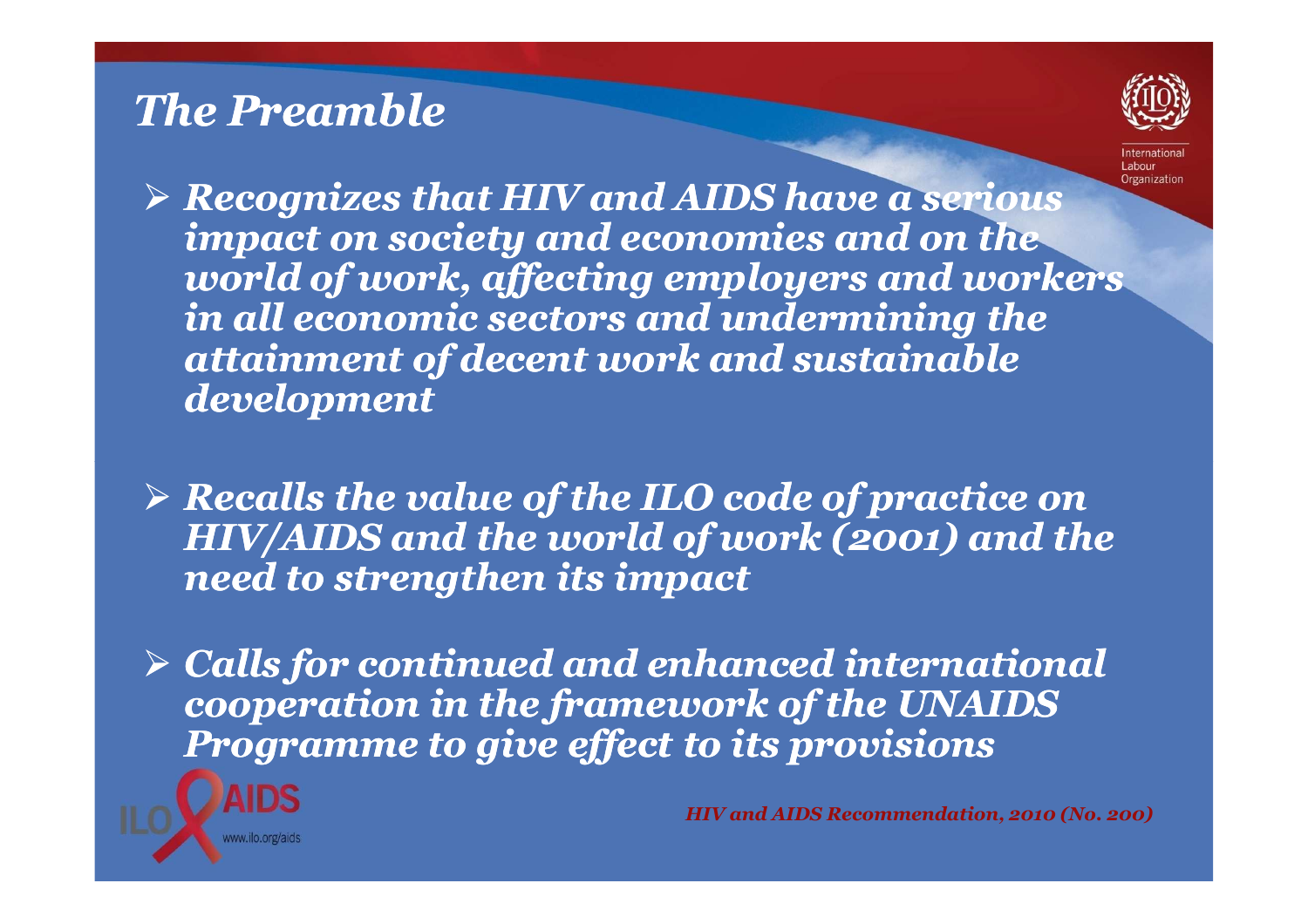### *The Preamble also…*



- *Recognizes that poverty, social and economic inequalities and unemployment increase the risk of HIV transmission by impeding access to prevention, treatment, care and support*
- *Notes that stigma and discrimination against persons affected by HIV or AIDS and job loss are barriers to knowing one's HIV status and increase vulnerability of workers to HIV*
- *Notes that HIV and AIDS has a more severe impact on vulnerable and at at-risk groups risk*
- *Highlights the significant role of the ILO and its constituents in responding to HIV and AIDS through the world of work*

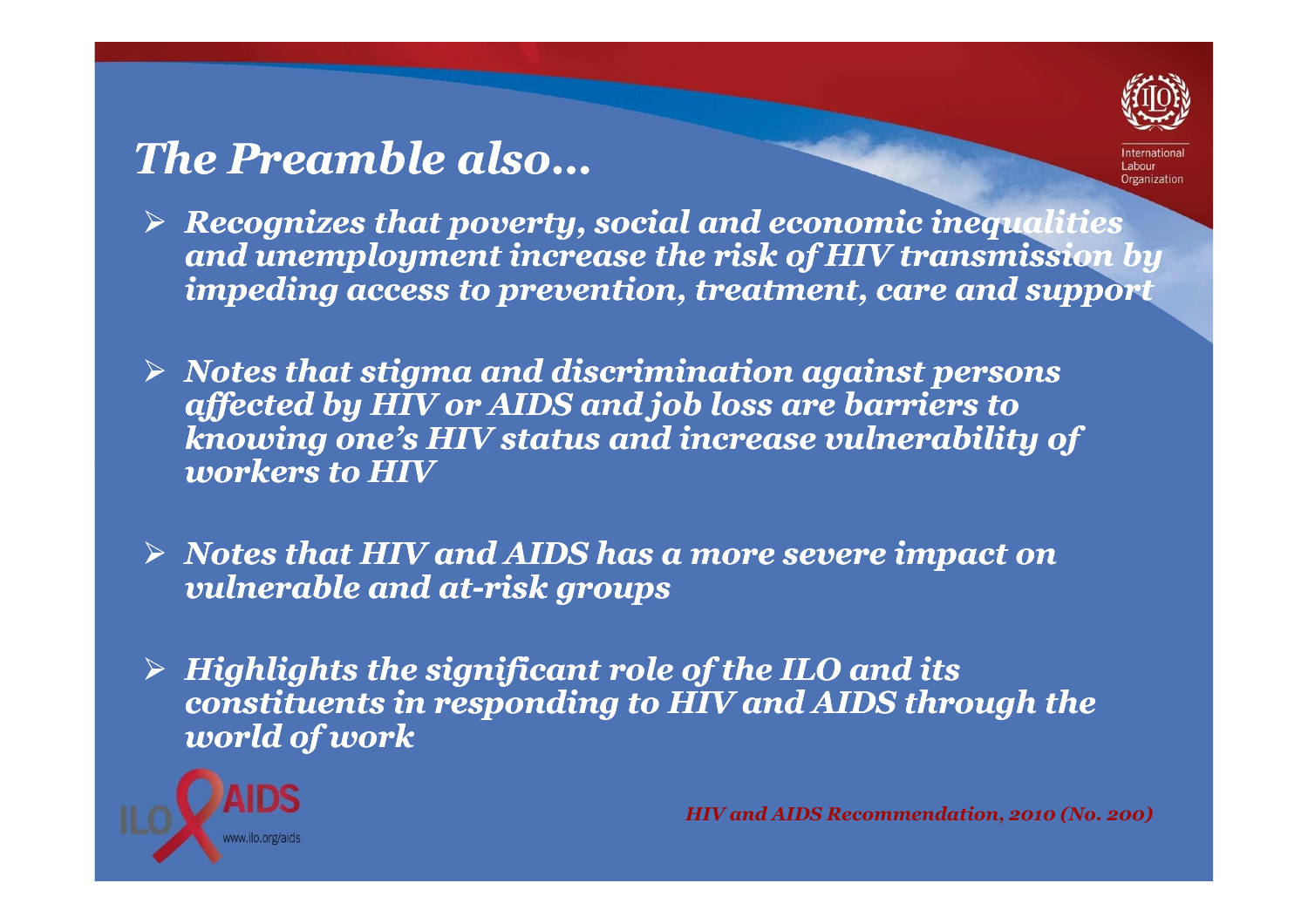

## *Definitions and S Scope of application cope*

*The Recommendation defines "workers" as persons working under all forms or arrangements, including:*

*Persons in any employment or occupation Persons in training, interns and apprentices Volunteers Job seekers and job applicants Laid off or suspended workers*

*The broad definition of "worker" is intended to encompass all categories of workers, including migrant workers, sex workers and workers in the informal economy.*

*(Recommendation, Parts I and II, paragraphs 1 and 2)*

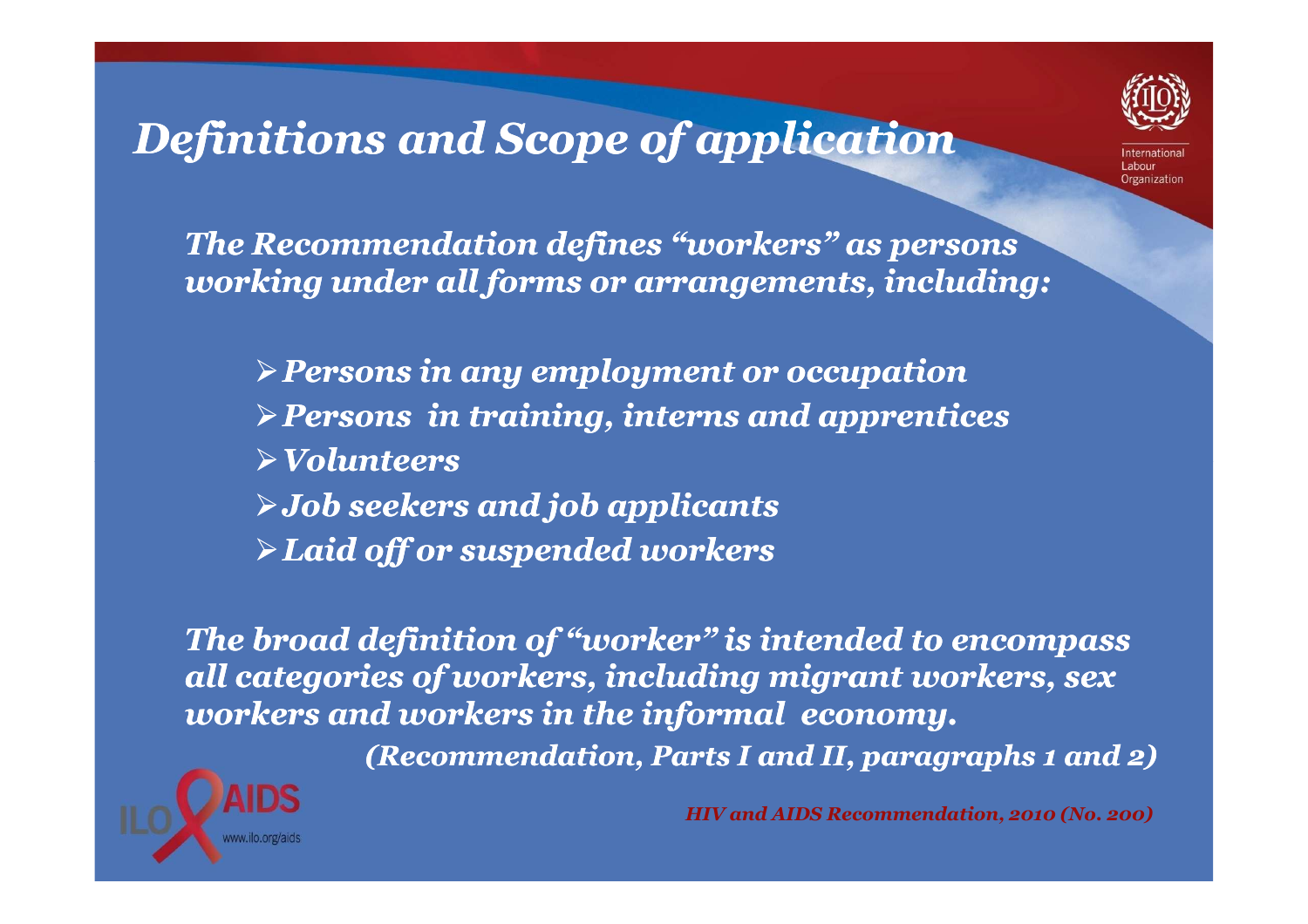# *Scope of application cope …*



*The Recommendation defines "workplace" broadly, as "any place in which workers perform their activities".* 

*It applies to all workplaces and to all sectors of economic activity, including:*

*The public and private sectors*

*The formal and informal economies*

*The armed forces and uniformed services*

*(Recommendation, Parts I and II, paragraphs 1(i) and 2)* 

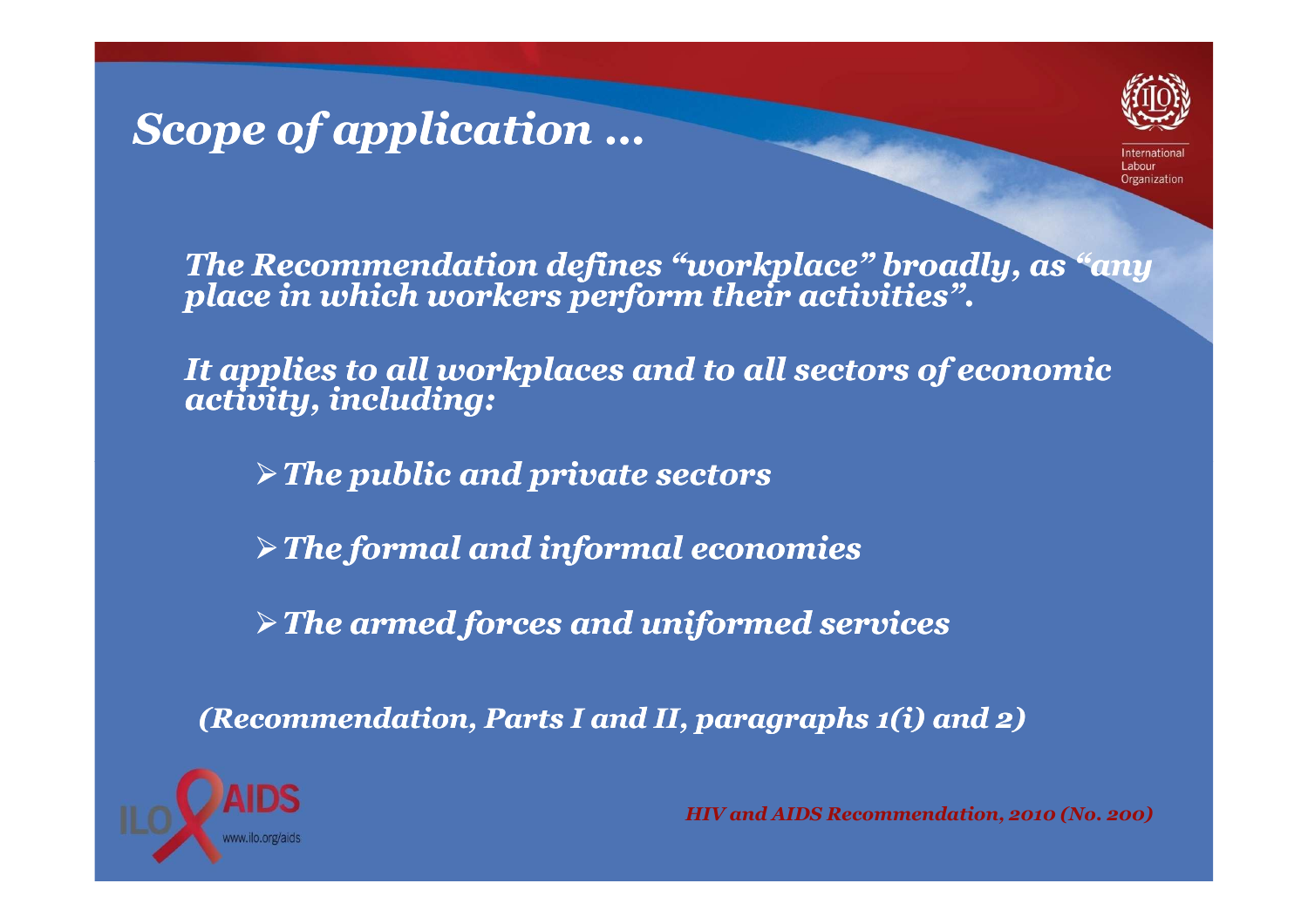#### *General principles*



- *The response to HIV and AIDS is recognized as contributing to the realization of human rights and fundamental freedoms and gender equality for all*
- *There should be no stigma or discrimination in employment or occupation on the basis of real or perceived HIV status*
- *HIV and AIDS is a workplace issue and the workplace should be included as an essential element of the HIV response*

*(Recommendation, Part III, paragraph 3)*

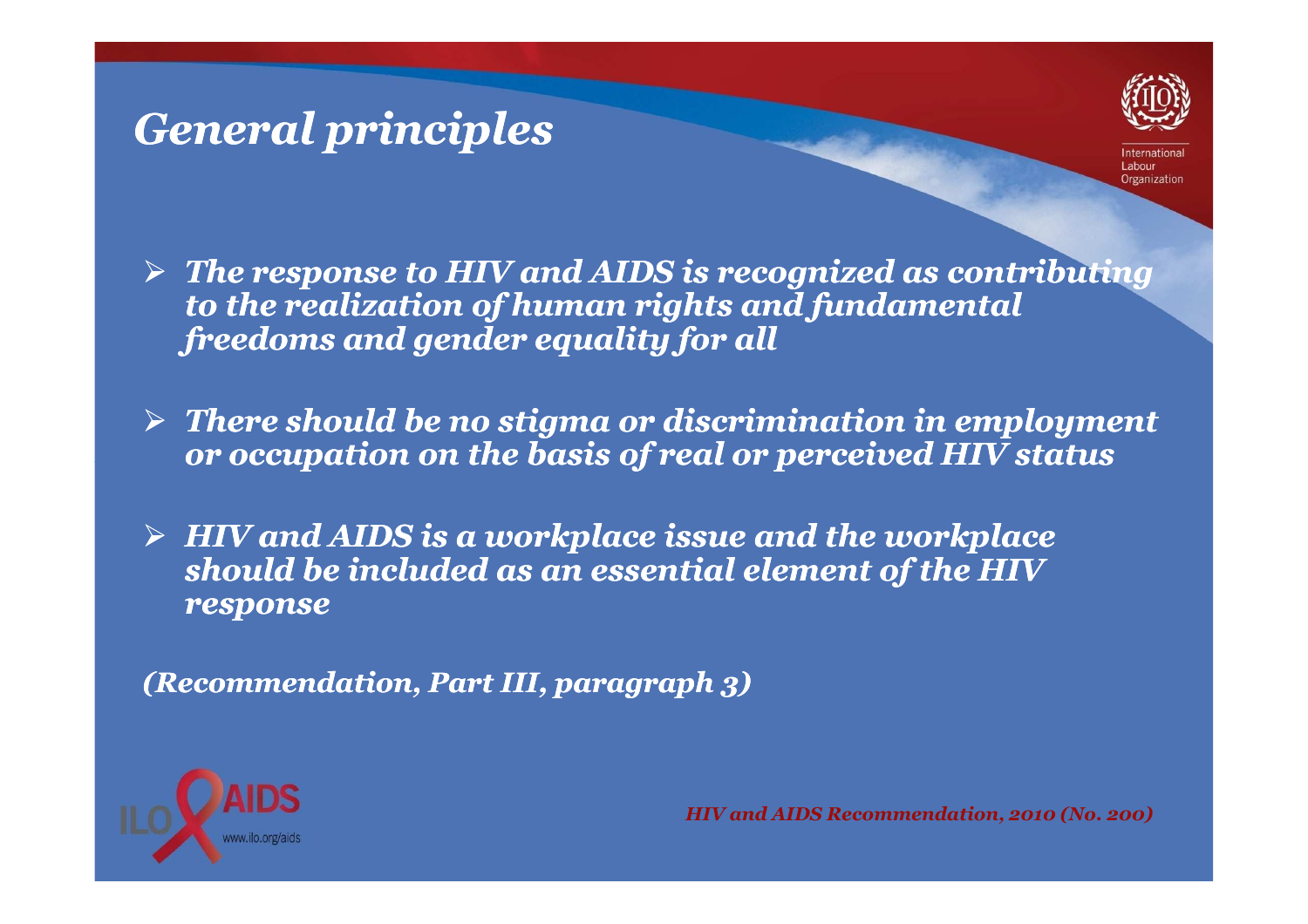### *Gender equality*



*The Recommendation highlights the need to address the gender dimension in all aspects of the response to HIV and calls for measures to be taken in and through the workplace to:* 

- *Ensure gender equality and the empowerment of women*
- *Promote the active participation of both men and women in the HIV response*
- $\triangleright$  -Promote the inve *Promotes involvement and empowerment of all workers regardless of their sexual orientation and whether or not*
- *Promote the protection of sexual and reproductive health and sexual and reproductive rights of women and men*

*(Recommendation, Preamble, paragraphs 3, 14, 40)*

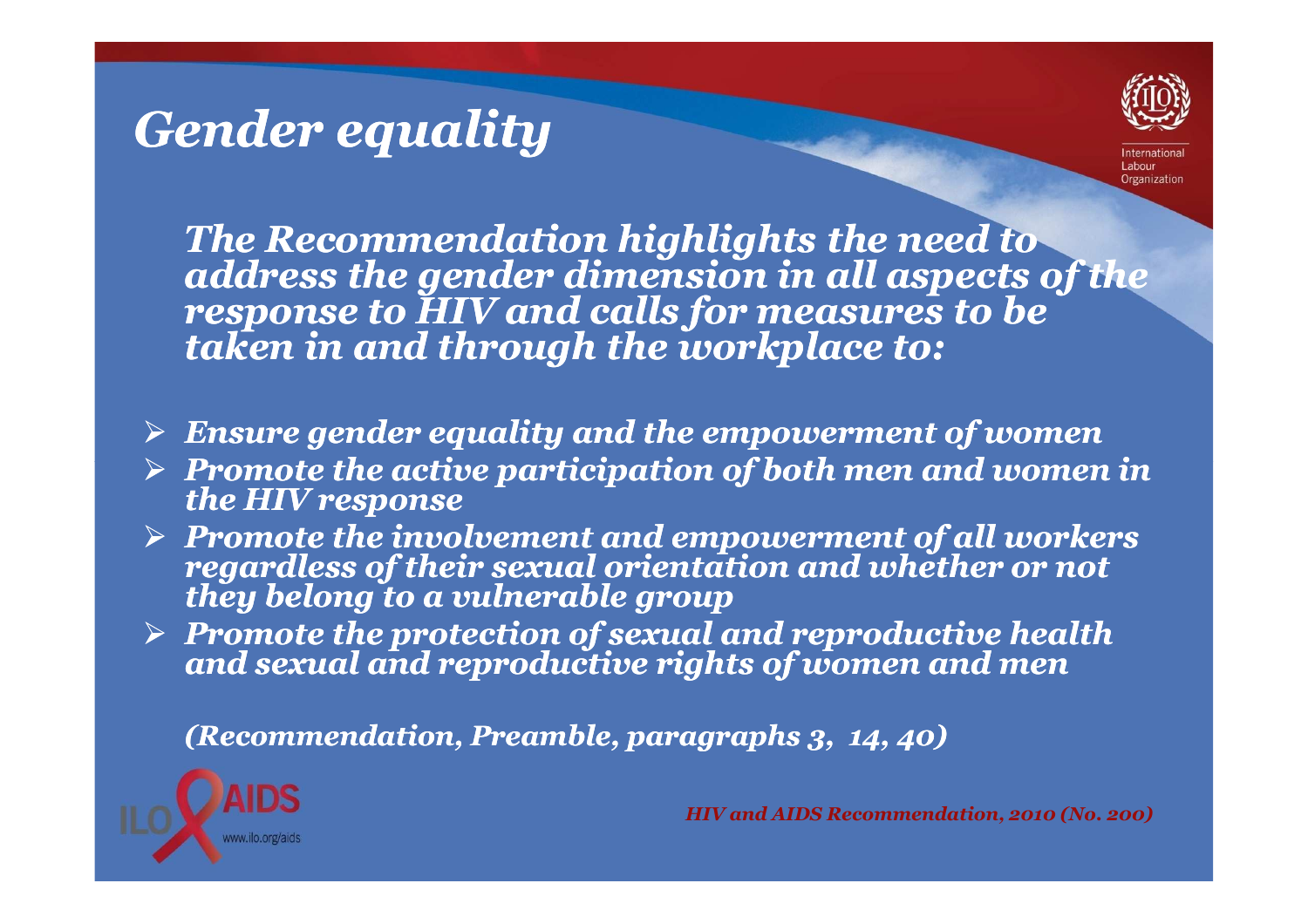### *Access to prevention, treatment, care and support services*



*Workers, their families and dependants should have access to and benefit from HIV prevention, treatment, care and support services and the workplace should play a role in facilitating this access* 

*Workers should benefit from programmes to prevent specific risks of occupational transmission of HIV and related diseases such as TB*

*Measures should be taken to encourage workers' active participation and engagement in developing, implementing and evaluating workplace programmes.* 

*(Recommendation, Part III, paragraph 3)*

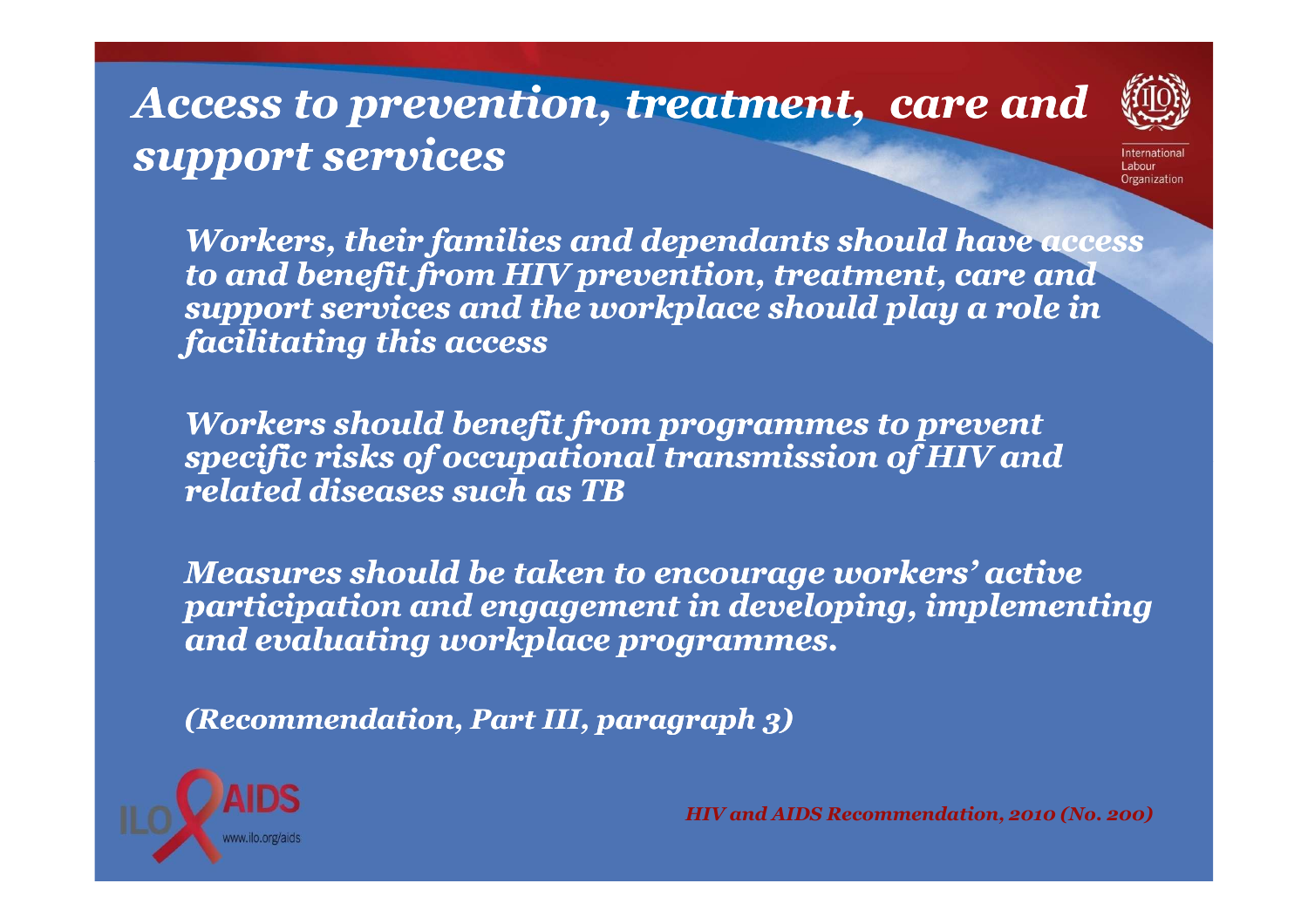### *Member States should adopt workplace policies and programmes on HIV and AIDS that:*



Internationa **Irganization** 

- *Are integrated into national HIV strategies, development plans, decent work and other strategies*
- *Are developed in consultation with employers' and workers' organizations and organizations of persons living with HIV*
- *Take account of the key principles of the Recommendation, the Code of practice and other relevant ILO instruments*
- *Take account of the views of relevant sectors, particularly the health sector*

*(Recommendation, Part IV, paragraphs 4 through 8)*

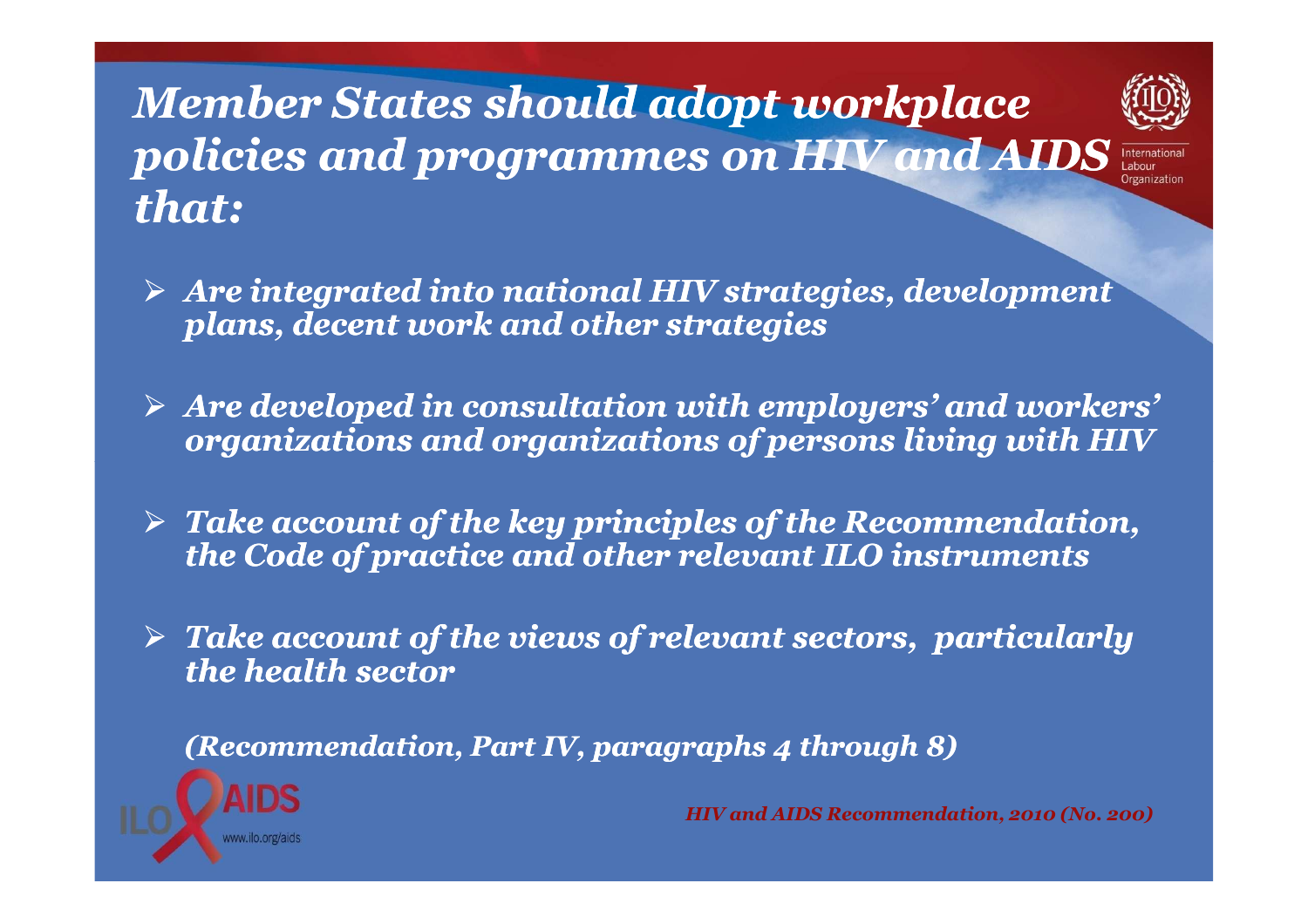### *Non discrimination*



*Real or perceived HIV status should not:* 

*prevent equal access to employment or occupation*

 $\triangleright$  affect terms and conditions of employment, including *afferenting conditions, remuneration and access to benefits* 

 $\blacktriangleright$ *be a ground for termination of employment*

*Persons living with HIV–related illness should be able to<br>continue to work as long as they are medically fit, with<br>reasonable accommodation if needed* 

*(Recommendation, Part IV, paragraphs 9 through 14)* 

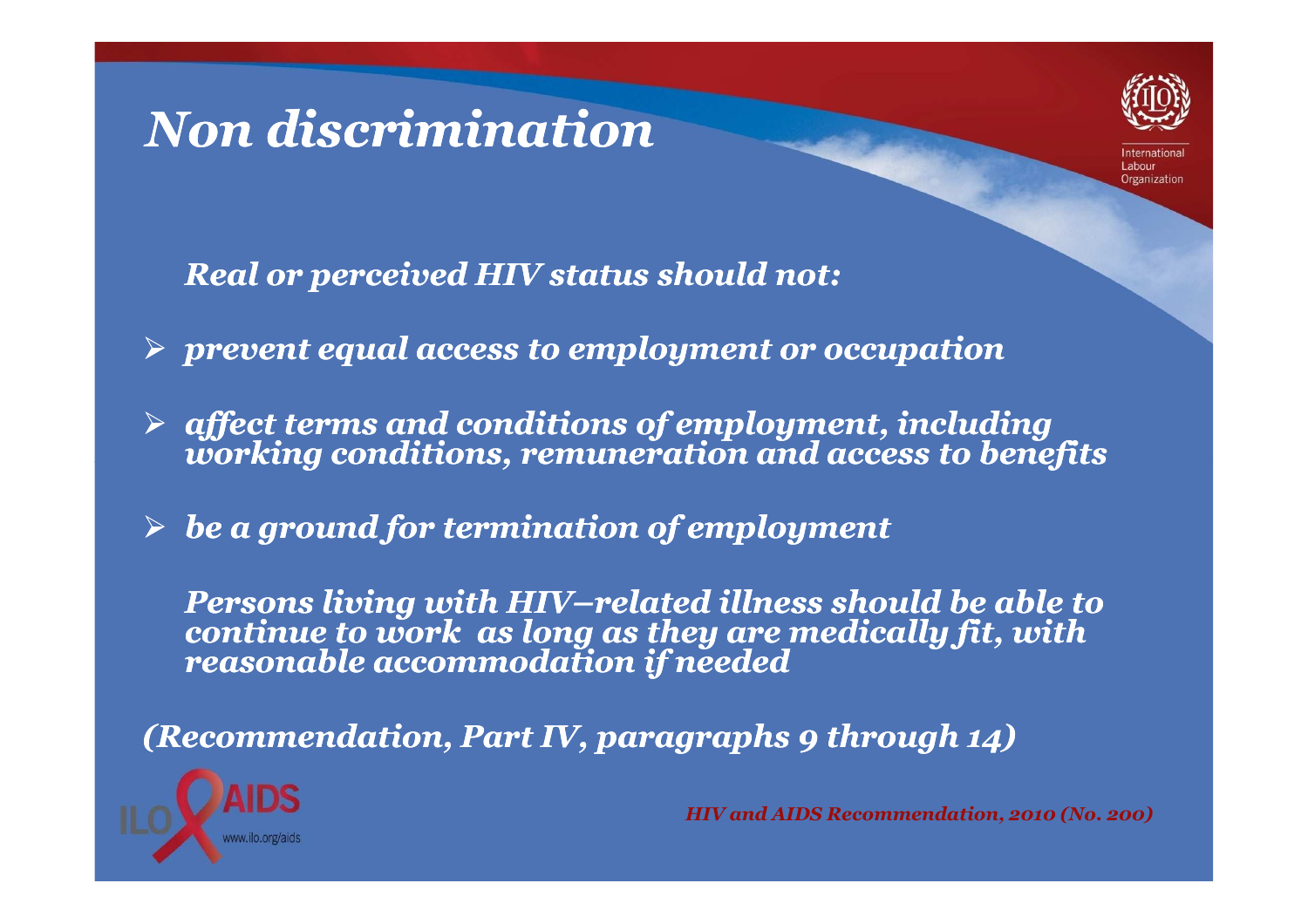### *Non discrimination cont'd.*



 *There should be no discrimination against or stigmatization of workers, particularly job seekers or job applicants, on the grounds of real or perceived HIV status or the fact that they belong to regions of the world or segments of the population perceived to be at greater risk of or more vulnerable to HIV infection*

*(Recommendation, Part III, paragraph 3 c)*

*Governments, in consultation with the most representative employers and workers organizations, should consider affording protection equal to that available under the Discrimination (Employment and Occupation) Convention, 1958 (No. 111) against discrimination on the basis of real or perceived HIV status*

*(Recommendation, Part IV, paragraph 9)*

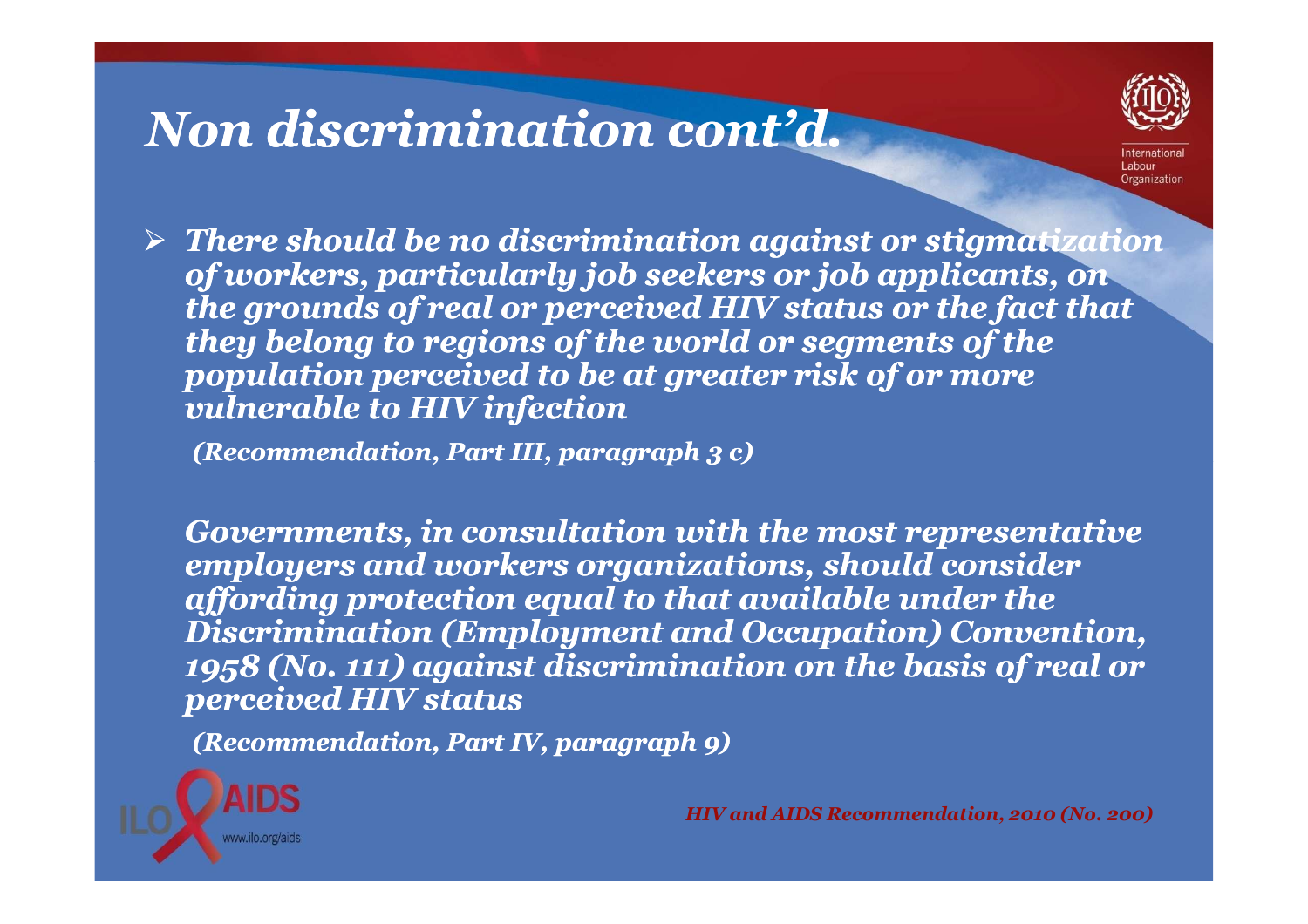### *Prevention is a fundamental priority*



#### *Programmes should include:*

- $\blacktriangleright$ *Comprehensive education programmes for men and wome n*
- *Effective occupational safety and health measures*
- *Measures to encourage workers to know their status as early as possible through voluntary counseling and testing*
- *Access to all means of prevention including supplies and availability of post post-exposure prohylaxis exposure*
- *Measures to reduce high high-risk behaviours and harm risk reduction strategies*

*(Recommendation, Part IV, paragraphs 15 and 16)*

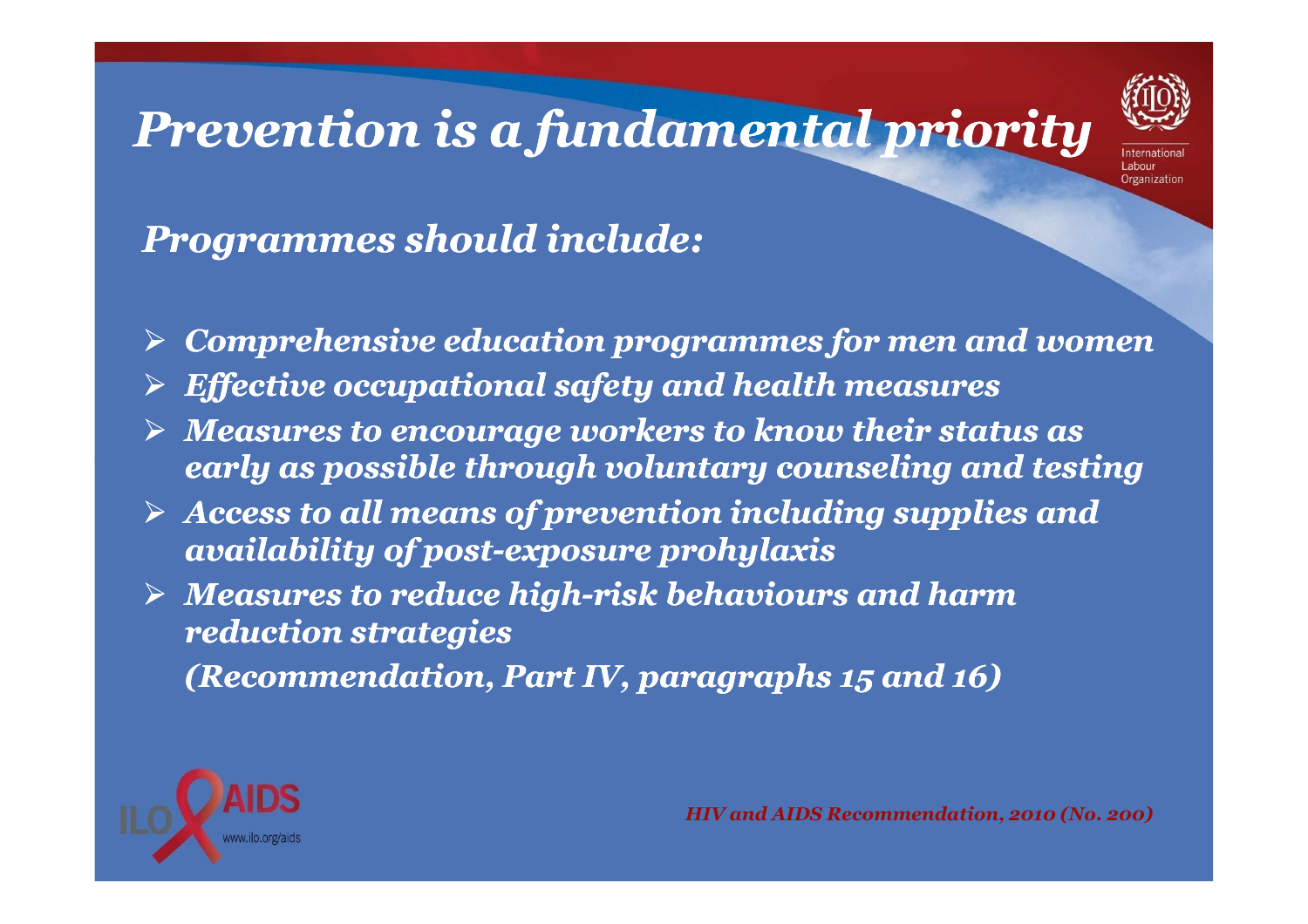### *Treatment and care*



*All persons covered under the Recommendation should be entitled to free or affordable health services that include:*

- *Voluntary counselling and testing;*
- *Antiretroviral treatment and adherence education, information and support;*
- *Proper nutrition consistent with treatment;*
- *Treatment for opportunistic infections and sexually transmitted infections, and any other HIVHIV-related illnesses, p related particularly TB articularly*
- *Support and prevention programmes for persons living with HIV, including psychosocial support*

There should be no discrimination on the basis of HIV status<br>in access to social security systems, occupational insurance<br>schemes or in relation to benefits under those schemes,<br>including health care and disability and dea *(Recommendation, Part IV, paragraphs 17 through 20)*

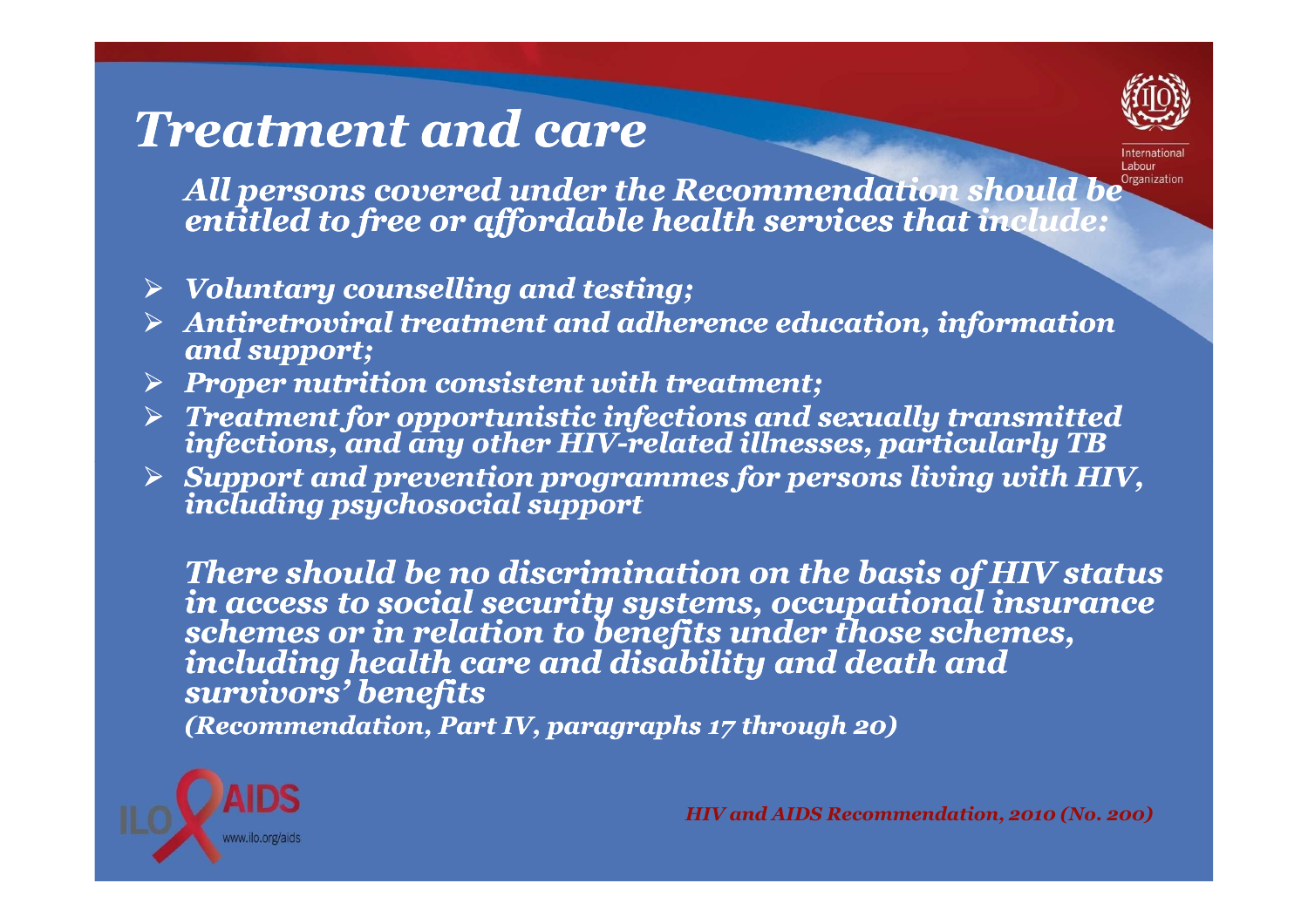### *Support*



*Programmes of care and support should include reasonable accommodation in the workplace*

 $\triangleright$  Members should promote the retention in work *Members should promote the retention in work and recruitment of PLHIV and extend support, including incomeincluding income-generating opportunities for*<br>persons living with or affected by HIV or AIDS

 *Where a direct link can be established between an occupation and the risk of infection, HIV and AIDS should be recognized as an occupational disease or accident*

*(Recommendation, Part IV, paragraphs 21 through 23)*

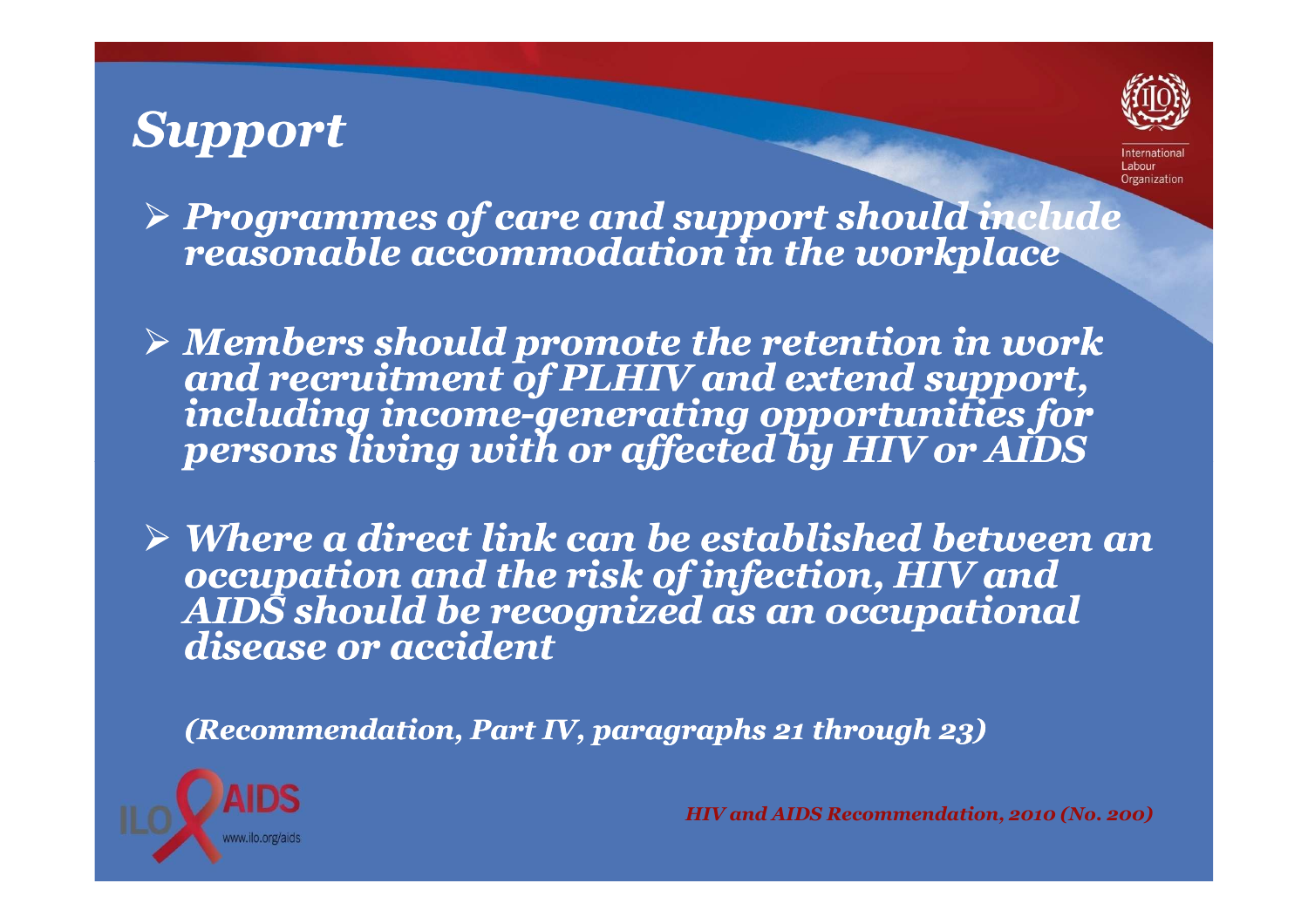

### *Testing, privacy and confidentiality*

- *Mandatory HIV testing or screening should not be required of either job applicants or workers, including migrant workers*
- $\blacktriangleright$ *The results of testing should be confidential*
- $\blacktriangleright$ *HIV testing must be genuinely voluntary and respect guidelines on confidentiality, counselling and consent*
- *Grievance procedures for alleged violations should be made available at the workplace*

*(Recommendation, Part III, paragraphs 3(h) and (i) and Part IV, paragraphs 24 through 29)* 

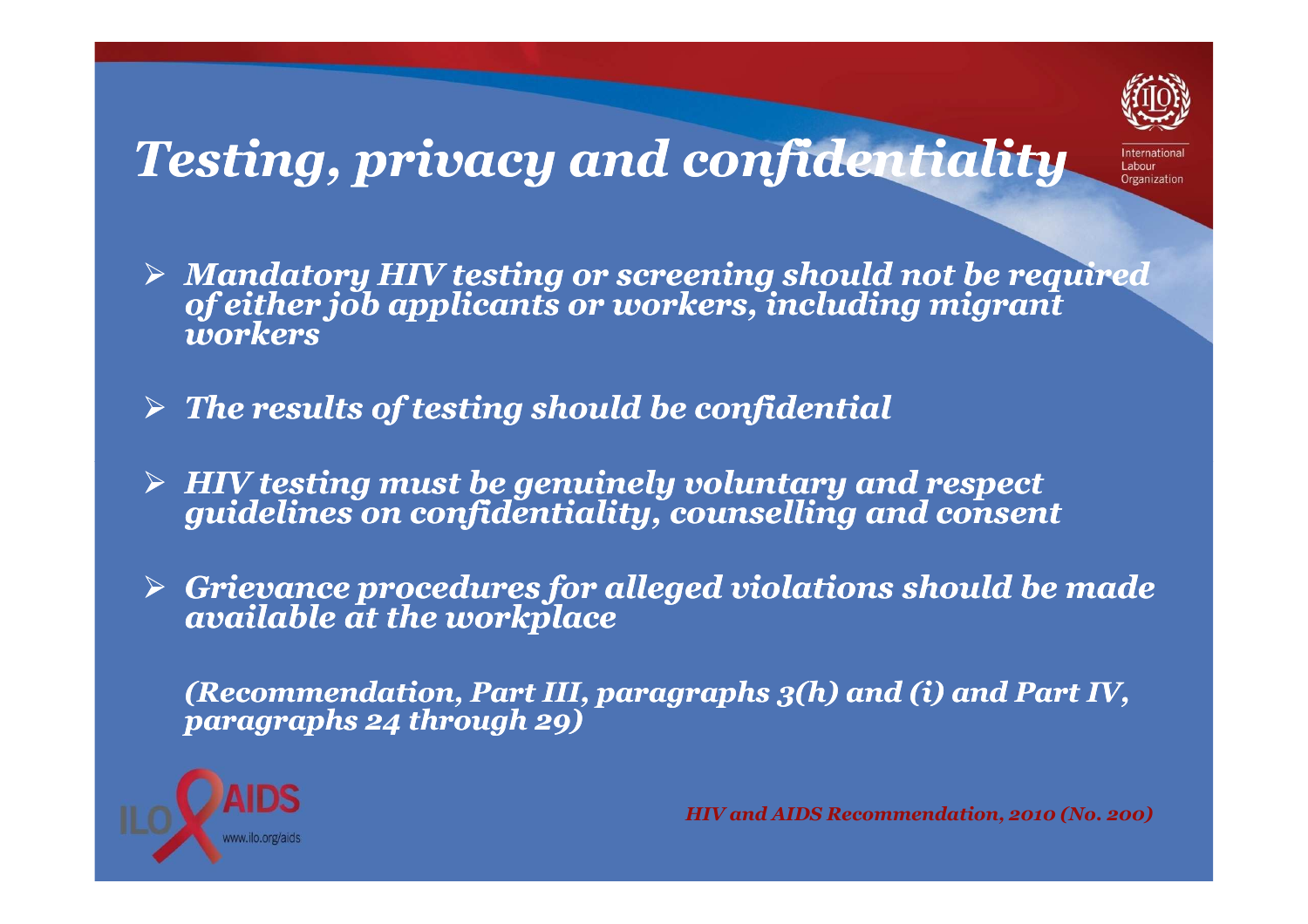### *The right to a safe and healthy work environment*



- *The Recommendation incorporates the principle of the right to a safe and healthy work environment for all workers, including those with an occupational risk of transmission, calling for universal precautions, post post-exposure exposure prophylaxis and other safety measures*
- *Measures should be taken to protect workers in occupations particularly exposed to the risk of HIV transmission.*

*(Recommendation, Preamble, Part II, paragraph 3(g) and Part IV, paragraphs 30 through 34)* 

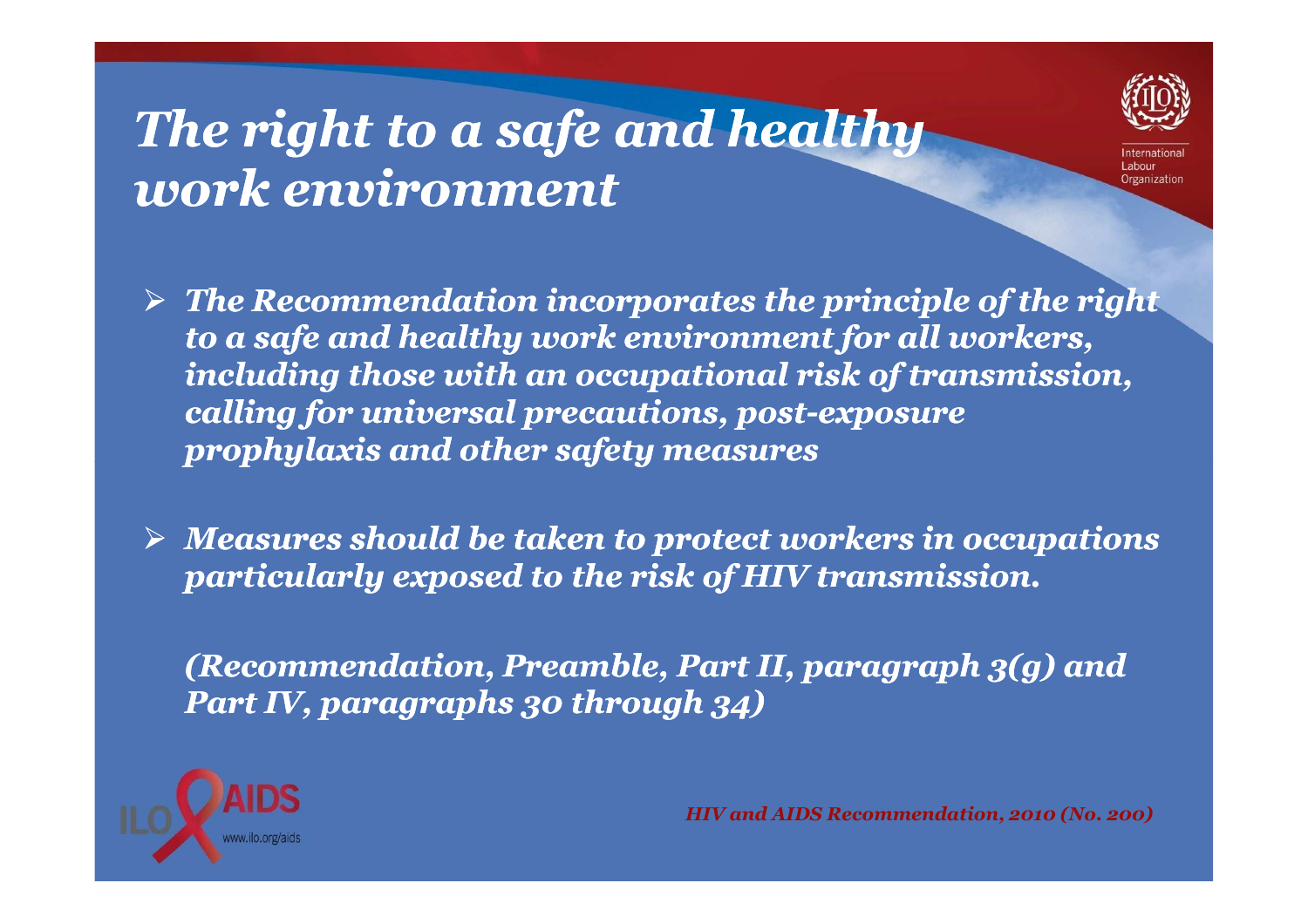

### *A focus on children and young persons*

- $\triangleright$  The Recommendation calls for Members to combat child *The Record child trafficking that may result from death or illness of family members due to HIV or AIDS and to reduce the vulnerability of children to HIV*
- *Special measures should be taken to protect these children from sexual abuse and sexual exploitation*
- $\triangleright$  Members should also take measures to protect young *Members from HIV infection and to include the special needs of children and young persons in national polcies and programmes on HIV and AIDS*

*(Recommendation, Part IV, paragraphs 35 and 36)* 

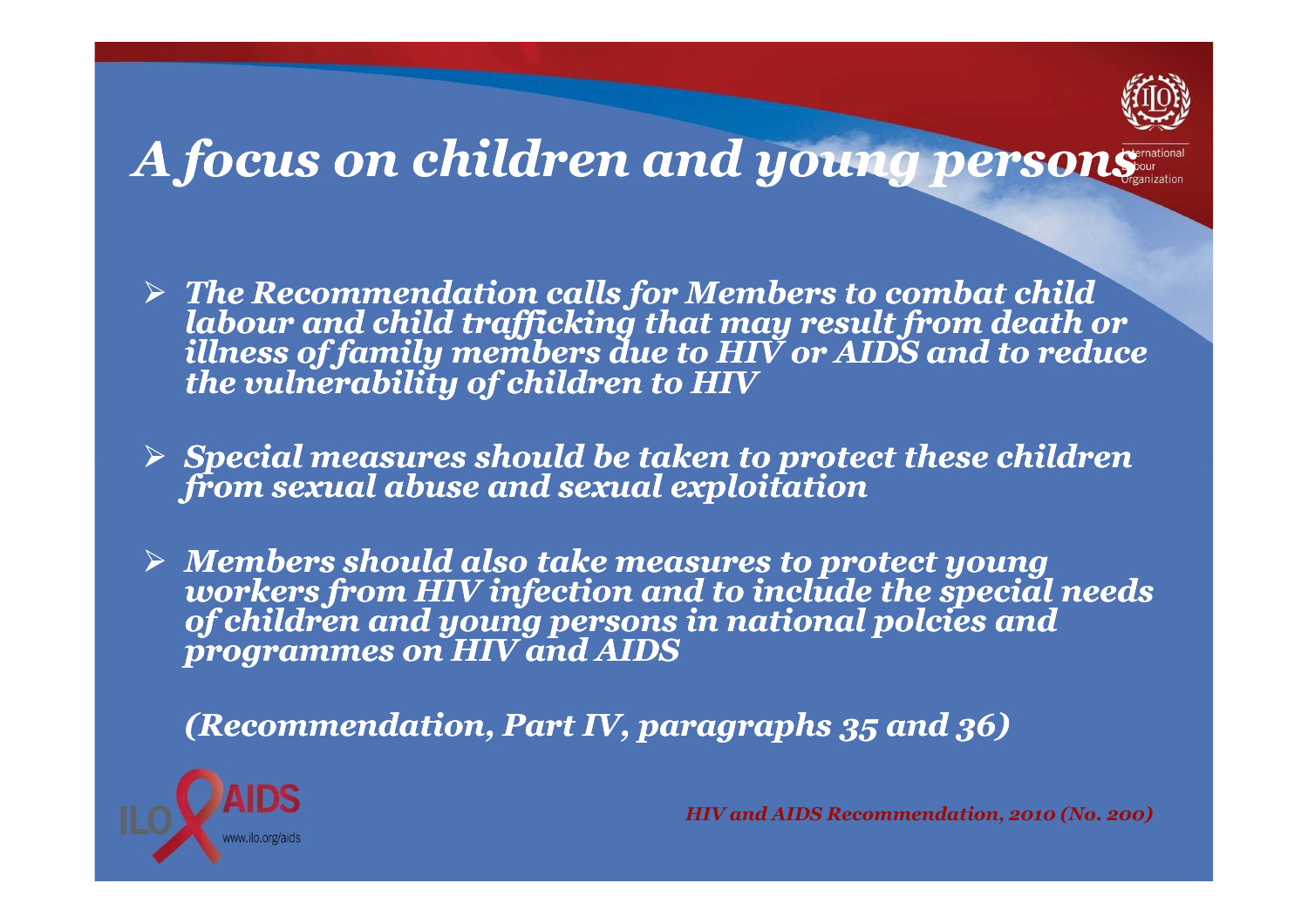### *Implementation*

- $\triangleright$  National policies and programmes on HIV and AIDS should be given effect, in consultation with most representative<br>organizations of employers and workers and other<br>concerned actors, through: national legislation, collective<br>agreements, national and workplace policies and<br>program
- *The national judicial authorities competent in labour and labour administration authorities should be involved*
- *Collaboration and coordination should be ensured among the public authorities and public and private services concerned, including insurance and benefit programmes*

*(Recommendation, Part V, paragraph 37)*

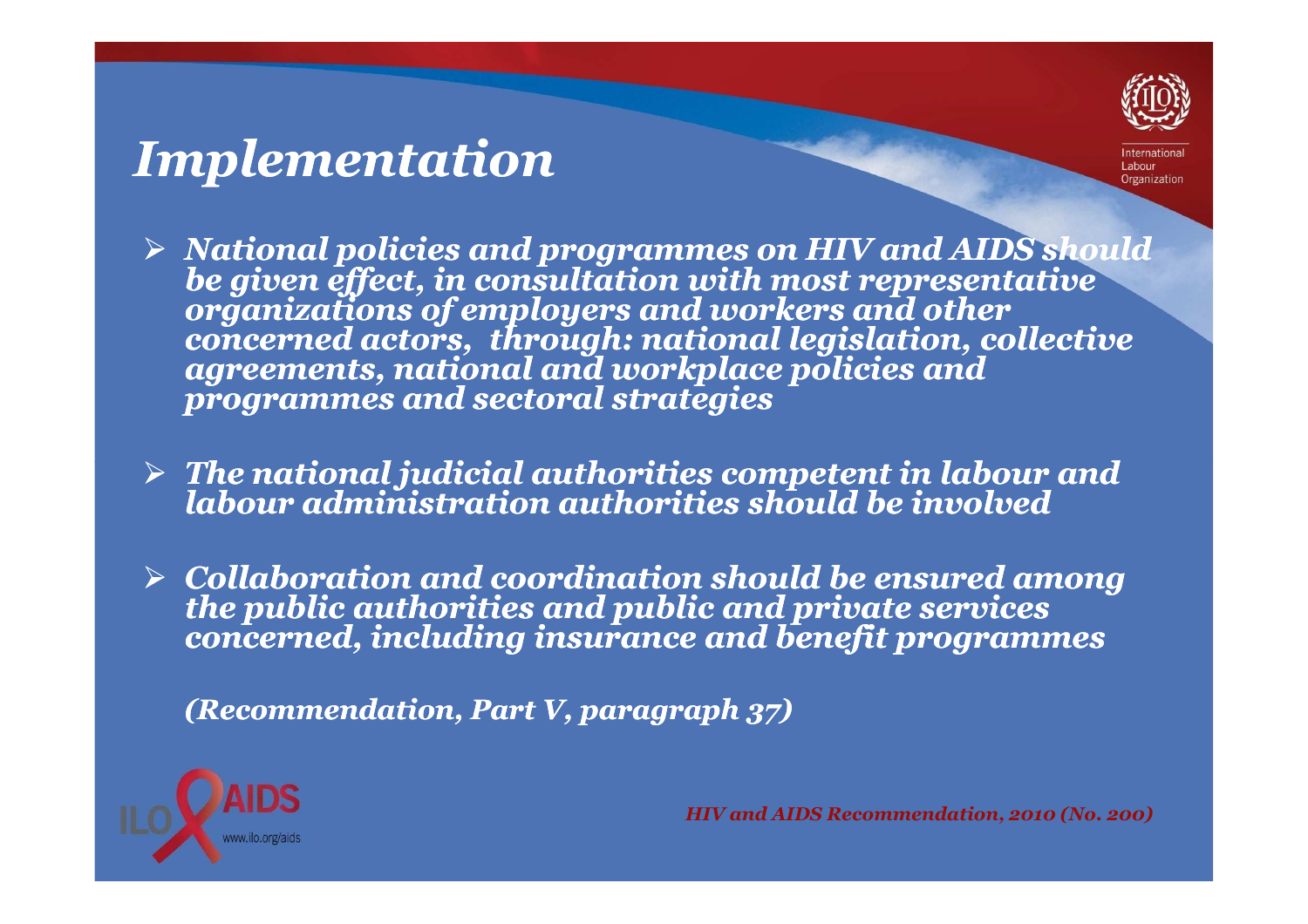### *Social dialogue*



- *National HIV policies and programmes should promote social dialogue, including consultation and negotiation and other forms of cooperation among governments, employers and workers, organizations representing persons living with HIV and taking into account the views of otherrelevant actors.*
- *Organizations of employers and workers should promote awareness of HIV and AIDS among their members, including prevention and non non-discrimination discrimination*

*(Recommendation, Part V, paragraphs 38 and 39)*

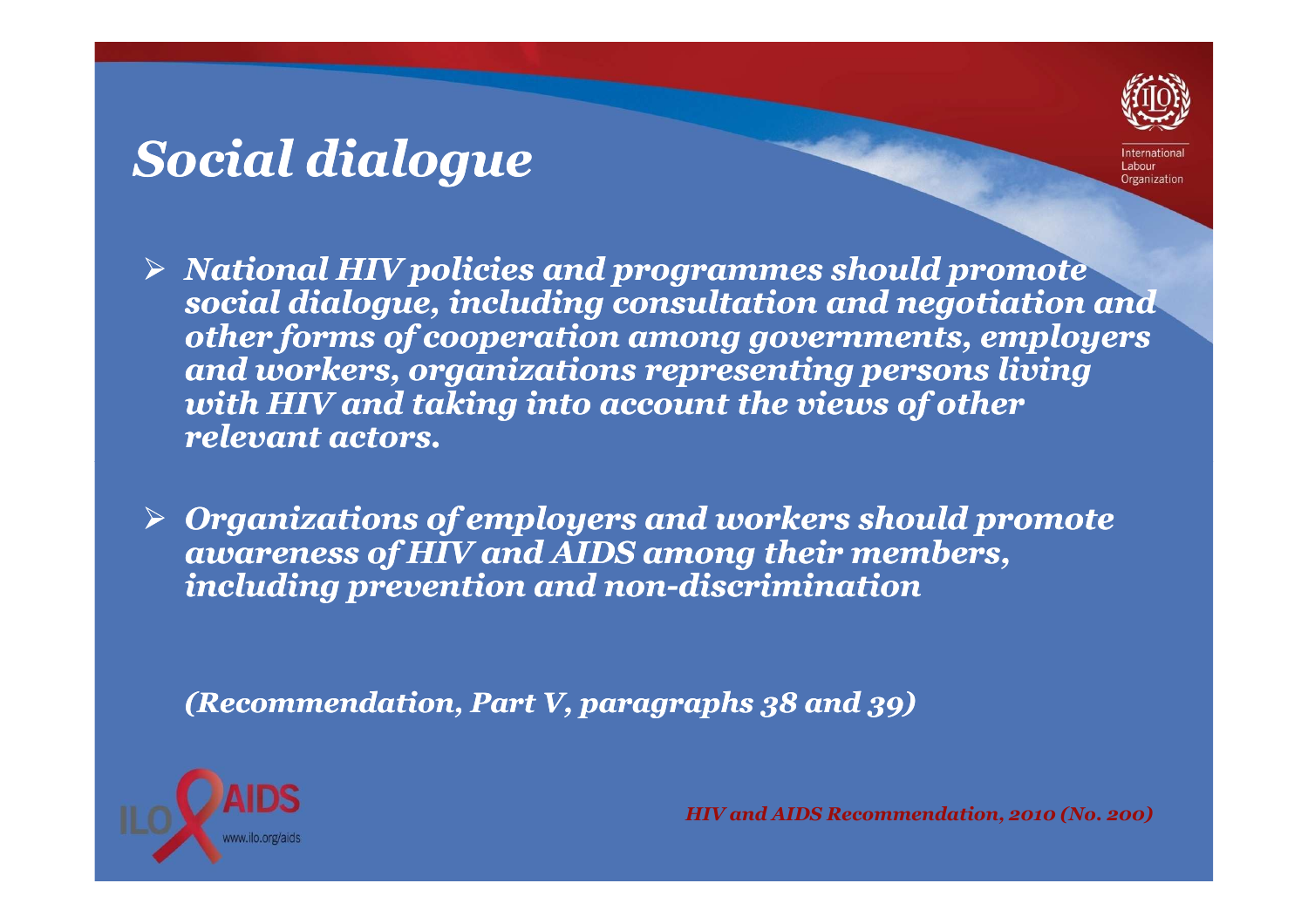### *Education, Training, Information and Consultation*



 *Training, safety instructions and guidance in the workplace on HIV and AIDS should be provided in clear and accessible form to all workers and should be adapted to the characteristics of the workforce*

 $\blacktriangleright$  *Workers should receive training on HIV infection control procedures and those whose occupations put them at risk of exposure to human blood, blood products and body fluids should receive additional training on exposure prevention and post post-exposure prophylaxis exposure* 

*(Recommendation, Part V at paragraphs 40 through 43)* 

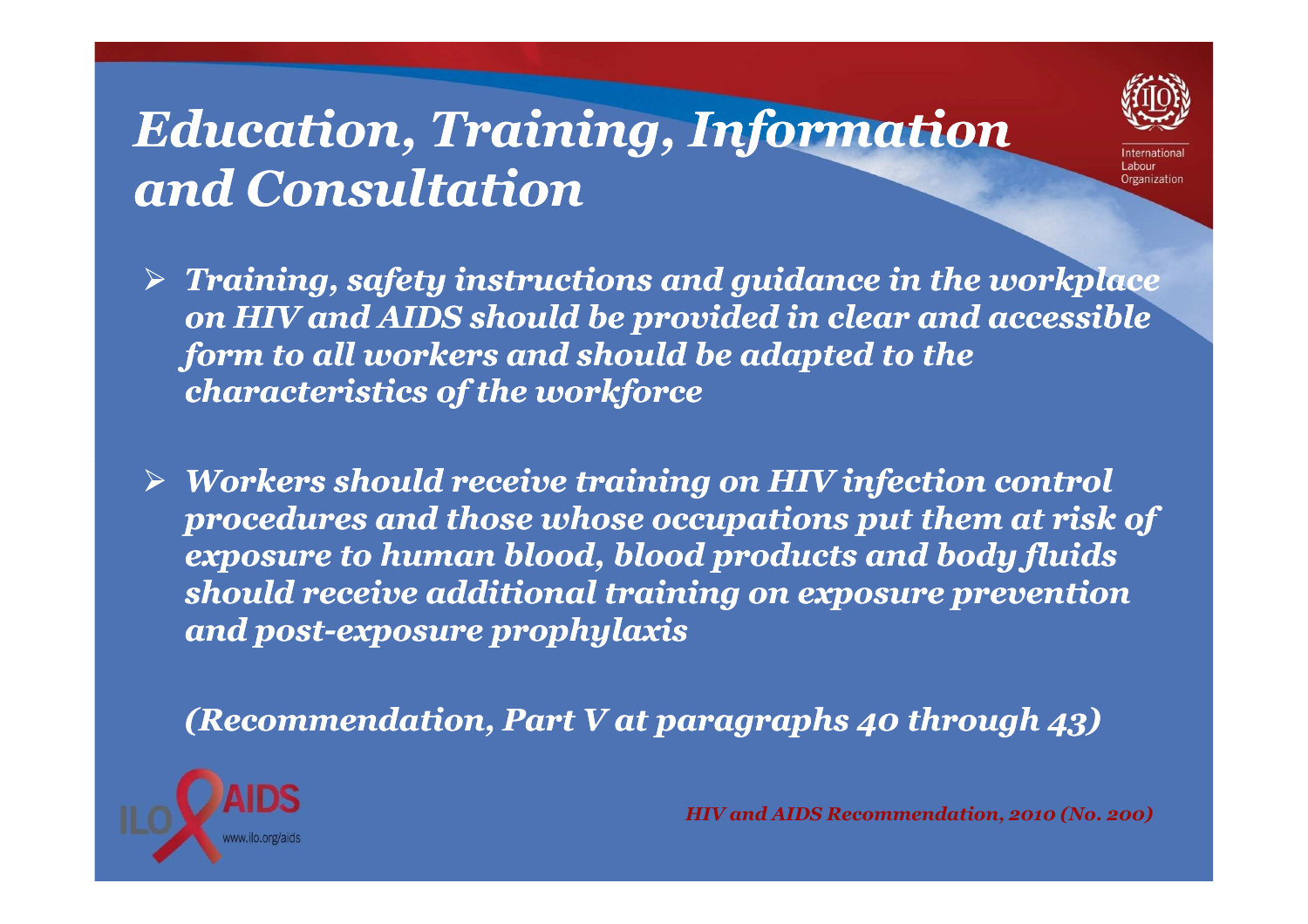#### *Public Services*



 *The role of labour administration services in the HIV response (including judicial authorities and labour inspectorate) to be reviewed and if necessary strengthened*

 *Public health systems should be strengthened to help ensure greater access to prevention, treatment, care and support*

*(Recommendation, Part V, paragraphs 44 and 45)* 

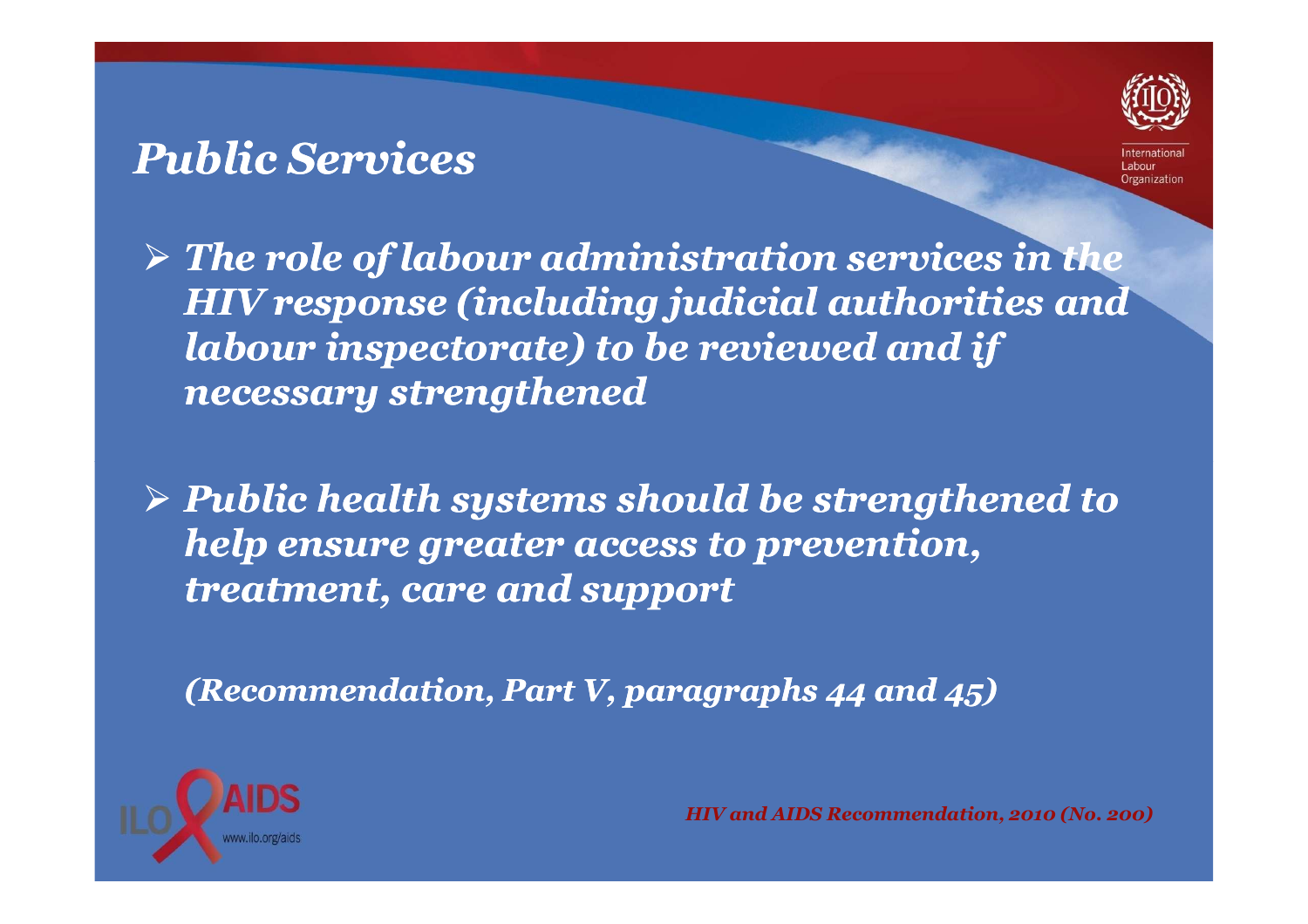### *International Cooperation*



- *Should be encouraged between and among Members, their national structures on HIV and AIDS and relevant international organizations, including through systematic exchanges of information*
- *Measures to ensure universal access for migrant workers should be taken by countries of origin, transit anddestination*
- *Member States and international organizations should seek to reduce the price of supplies for the prevention, treatment and care of HIV and other opportunistic infections and cancers*

*(Recommendation, Part V at paragraphs 46 through 50) HIV and AIDS Recommendation, 2010 (No. 200)*